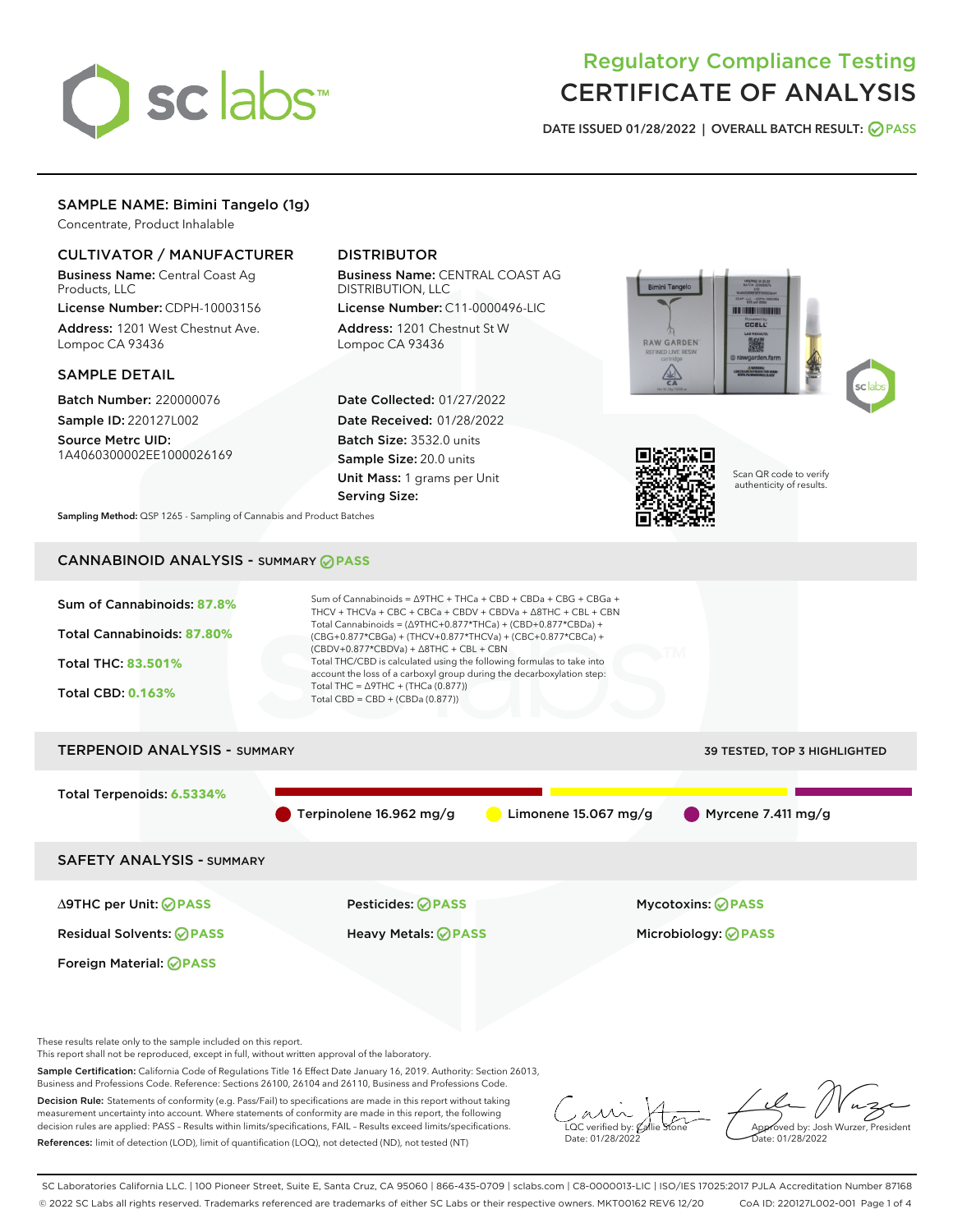



BIMINI TANGELO (1G) | DATE ISSUED 01/28/2022 | OVERALL BATCH RESULT: 2 PASS

#### CANNABINOID TEST RESULTS - 01/28/2022 2 PASS

Tested by high-performance liquid chromatography with diode-array detection (HPLC-DAD). **Method:** QSP 1157 - Analysis of Cannabinoids by HPLC-DAD

#### TOTAL CANNABINOIDS: **87.80%**

Total Cannabinoids (Total THC) + (Total CBD) + (Total CBG) + (Total THCV) + (Total CBC) + (Total CBDV) + ∆8THC + CBL + CBN

TOTAL THC: **83.501%** Total THC (∆9THC+0.877\*THCa)

TOTAL CBD: **0.163%**

Total CBD (CBD+0.877\*CBDa)

TOTAL CBG: 3.568% Total CBG (CBG+0.877\*CBGa)

TOTAL THCV: 0.57% Total THCV (THCV+0.877\*THCVa)

TOTAL CBC: ND Total CBC (CBC+0.877\*CBCa)

TOTAL CBDV: ND Total CBDV (CBDV+0.877\*CBDVa)

| <b>COMPOUND</b>  | LOD/LOQ<br>(mg/g)          | <b>MEASUREMENT</b><br><b>UNCERTAINTY</b><br>(mg/g) | <b>RESULT</b><br>(mg/g) | <b>RESULT</b><br>(%) |
|------------------|----------------------------|----------------------------------------------------|-------------------------|----------------------|
| <b>A9THC</b>     | 0.06 / 0.26                | ±28.724                                            | 835.01                  | 83.501               |
| <b>CBG</b>       | 0.06/0.19                  | ±1.406                                             | 35.68                   | 3.568                |
| <b>THCV</b>      | 0.1 / 0.2                  | ±0.28                                              | 5.7                     | 0.57                 |
| <b>CBD</b>       | 0.07/0.29                  | ±0.075                                             | 1.63                    | 0.163                |
| $\triangle$ 8THC | 0.1 / 0.4                  | N/A                                                | <b>ND</b>               | <b>ND</b>            |
| <b>THCa</b>      | 0.05/0.14                  | N/A                                                | <b>ND</b>               | <b>ND</b>            |
| <b>THCVa</b>     | 0.07/0.20                  | N/A                                                | <b>ND</b>               | <b>ND</b>            |
| <b>CBDa</b>      | 0.02/0.19                  | N/A                                                | <b>ND</b>               | <b>ND</b>            |
| <b>CBDV</b>      | 0.04/0.15                  | N/A                                                | <b>ND</b>               | <b>ND</b>            |
| <b>CBDVa</b>     | 0.03/0.53                  | N/A                                                | <b>ND</b>               | <b>ND</b>            |
| <b>CBGa</b>      | 0.1/0.2                    | N/A                                                | <b>ND</b>               | <b>ND</b>            |
| <b>CBL</b>       | 0.06 / 0.24                | N/A                                                | <b>ND</b>               | <b>ND</b>            |
| <b>CBN</b>       | 0.1/0.3                    | N/A                                                | <b>ND</b>               | <b>ND</b>            |
| <b>CBC</b>       | 0.2 / 0.5                  | N/A                                                | <b>ND</b>               | <b>ND</b>            |
| <b>CBCa</b>      | 0.07/0.28                  | N/A                                                | <b>ND</b>               | <b>ND</b>            |
|                  | <b>SUM OF CANNABINOIDS</b> |                                                    | 878.0 mg/g              | 87.8%                |

#### **UNIT MASS: 1 grams per Unit**

| ∆9THC per Unit                        | 1100 per-package limit | 835.01 mg/unit | <b>PASS</b> |
|---------------------------------------|------------------------|----------------|-------------|
| <b>Total THC per Unit</b>             |                        | 835.01 mg/unit |             |
| <b>CBD</b> per Unit                   |                        | $1.63$ mg/unit |             |
| <b>Total CBD per Unit</b>             |                        | $1.63$ mg/unit |             |
| Sum of Cannabinoids<br>per Unit       |                        | 878.0 mg/unit  |             |
| <b>Total Cannabinoids</b><br>per Unit |                        | 878.0 mg/unit  |             |

## TERPENOID TEST RESULTS - 01/28/2022

Terpene analysis utilizing gas chromatography-flame ionization detection (GC-FID). **Method:** QSP 1192 - Analysis of Terpenoids by GC-FID

| <b>COMPOUND</b>         | LOD/LOQ<br>(mg/g) | <b>MEASUREMENT</b><br><b>UNCERTAINTY</b><br>(mg/g) | <b>RESULT</b><br>(mg/g) | <b>RESULT</b><br>(%) |
|-------------------------|-------------------|----------------------------------------------------|-------------------------|----------------------|
| Terpinolene             | 0.008 / 0.026     | ±0.3477                                            | 16.962                  | 1.6962               |
| Limonene                | 0.005 / 0.016     | ±0.2155                                            | 15.067                  | 1.5067               |
| <b>Myrcene</b>          | 0.008 / 0.025     | ±0.0956                                            | 7.411                   | 0.7411               |
| $\beta$ Caryophyllene   | 0.004 / 0.012     | ±0.1993                                            | 5.599                   | 0.5599               |
| Ocimene                 | 0.011 / 0.038     | ±0.1582                                            | 4.928                   | 0.4928               |
| $\alpha$ Pinene         | 0.005 / 0.017     | ±0.0383                                            | 4.455                   | 0.4455               |
| $\beta$ Pinene          | 0.004 / 0.014     | ±0.0437                                            | 3.799                   | 0.3799               |
| $\alpha$ Humulene       | 0.009 / 0.029     | ±0.0453                                            | 1.412                   | 0.1412               |
| Fenchol                 | 0.010 / 0.034     | ±0.0369                                            | 0.953                   | 0.0953               |
| Terpineol               | 0.016 / 0.055     | ±0.0507                                            | 0.826                   | 0.0826               |
| $\alpha$ Phellandrene   | 0.006 / 0.020     | ±0.0080                                            | 0.591                   | 0.0591               |
| Linalool                | 0.009 / 0.032     | ±0.0188                                            | 0.494                   | 0.0494               |
| trans-ß-Farnesene       | 0.008 / 0.025     | ±0.0173                                            | 0.488                   | 0.0488               |
| $\alpha$ Terpinene      | 0.005 / 0.017     | ±0.0068                                            | 0.459                   | 0.0459               |
| 3 Carene                | 0.005 / 0.018     | ±0.0060                                            | 0.420                   | 0.0420               |
| $\gamma$ Terpinene      | 0.006 / 0.018     | ±0.0054                                            | 0.313                   | 0.0313               |
| Camphene                | 0.005 / 0.015     | ±0.0032                                            | 0.282                   | 0.0282               |
| Nerolidol               | 0.009 / 0.028     | ±0.0139                                            | 0.221                   | 0.0221               |
| <b>Borneol</b>          | 0.005 / 0.016     | ±0.0085                                            | 0.203                   | 0.0203               |
| Fenchone                | 0.009 / 0.028     | ±0.0030                                            | 0.103                   | 0.0103               |
| Valencene               | 0.009 / 0.030     | ±0.0052                                            | 0.075                   | 0.0075               |
| Caryophyllene<br>Oxide  | 0.010 / 0.033     | ±0.0028                                            | 0.061                   | 0.0061               |
| Eucalyptol              | 0.006 / 0.018     | ±0.0013                                            | 0.051                   | 0.0051               |
| Sabinene                | 0.004 / 0.014     | ±0.0005                                            | 0.045                   | 0.0045               |
| p-Cymene                | 0.005 / 0.016     | ±0.0010                                            | 0.037                   | 0.0037               |
| Sabinene Hydrate        | 0.006 / 0.022     | ±0.0014                                            | 0.035                   | 0.0035               |
| $\alpha$ Bisabolol      | 0.008 / 0.026     | ±0.0014                                            | 0.027                   | 0.0027               |
| Geraniol                | 0.002 / 0.007     | ±0.0007                                            | 0.017                   | 0.0017               |
| (-)-Isopulegol          | 0.005 / 0.016     | N/A                                                | ND                      | <b>ND</b>            |
| Camphor                 | 0.006 / 0.019     | N/A                                                | ND                      | ND                   |
| Isoborneol              | 0.004 / 0.012     | N/A                                                | ND                      | ND                   |
| Menthol                 | 0.008 / 0.025     | N/A                                                | ND                      | ND                   |
| Nerol                   | 0.003 / 0.011     | N/A                                                | <b>ND</b>               | ND                   |
| Citronellol             | 0.003 / 0.010     | N/A                                                | <b>ND</b>               | ND                   |
| R-(+)-Pulegone          | 0.003 / 0.011     | N/A                                                | ND                      | ND                   |
| <b>Geranyl Acetate</b>  | 0.004 / 0.014     | N/A                                                | ND                      | ND                   |
| $\alpha$ Cedrene        | 0.005 / 0.016     | N/A                                                | <b>ND</b>               | ND                   |
| Guaiol                  | 0.009 / 0.030     | N/A                                                | ND                      | ND                   |
| Cedrol                  | 0.008 / 0.027     | N/A                                                | ND                      | ND                   |
| <b>TOTAL TERPENOIDS</b> |                   |                                                    | 65.334 mg/g             | 6.5334%              |

SC Laboratories California LLC. | 100 Pioneer Street, Suite E, Santa Cruz, CA 95060 | 866-435-0709 | sclabs.com | C8-0000013-LIC | ISO/IES 17025:2017 PJLA Accreditation Number 87168 © 2022 SC Labs all rights reserved. Trademarks referenced are trademarks of either SC Labs or their respective owners. MKT00162 REV6 12/20 CoA ID: 220127L002-001 Page 2 of 4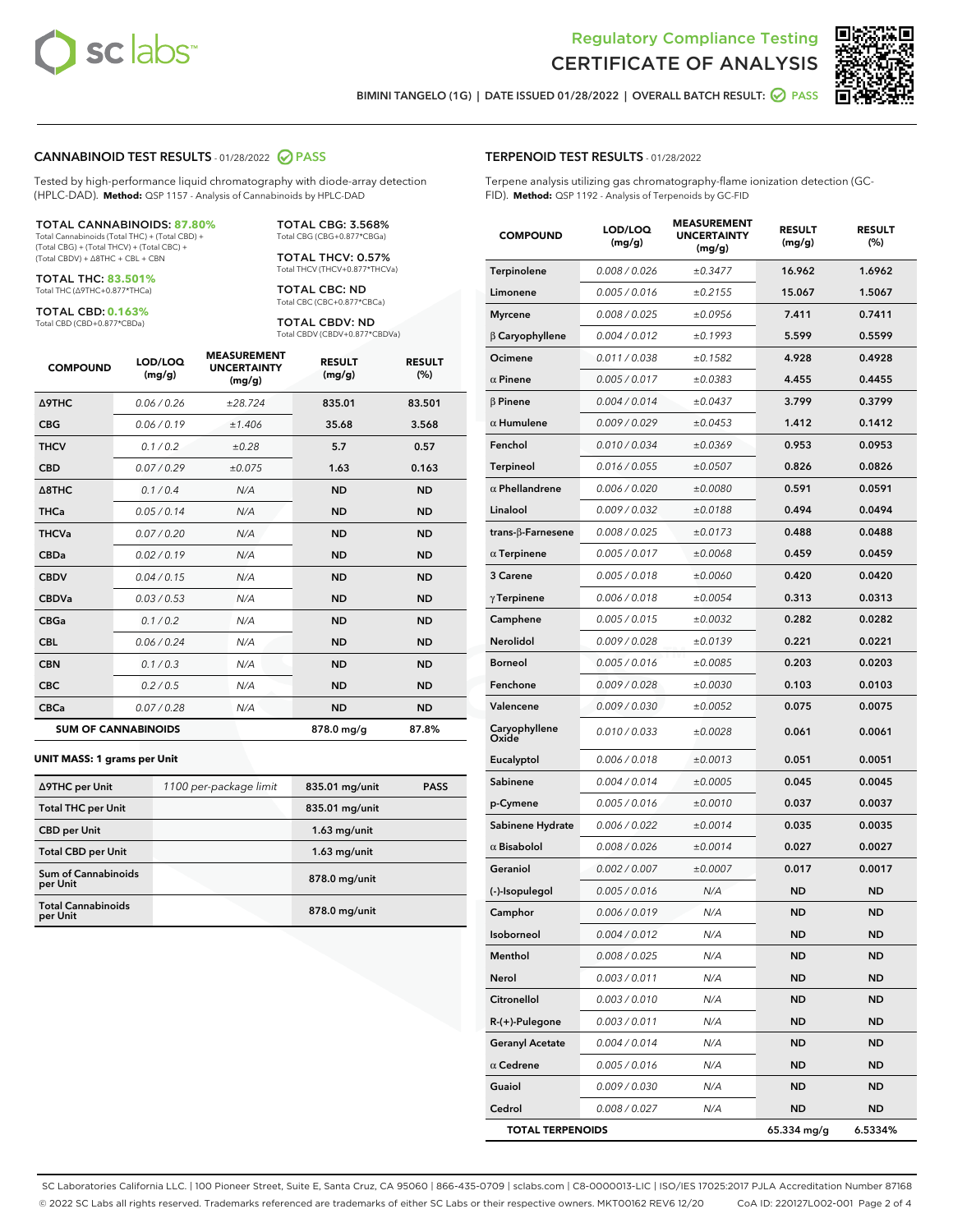



BIMINI TANGELO (1G) | DATE ISSUED 01/28/2022 | OVERALL BATCH RESULT:  $\bigcirc$  PASS

### CATEGORY 1 PESTICIDE TEST RESULTS - 01/28/2022 2 PASS

Pesticide and plant growth regulator analysis utilizing high-performance liquid chromatography-mass spectrometry (HPLC-MS) or gas chromatography-mass spectrometry (GC-MS). \*GC-MS utilized where indicated. **Method:** QSP 1212 - Analysis of Pesticides and Mycotoxins by LC-MS or QSP 1213 - Analysis of Pesticides by GC-MS

| <b>COMPOUND</b>             | LOD/LOQ<br>$(\mu g/g)$ | <b>ACTION</b><br><b>LIMIT</b><br>$(\mu g/g)$ | <b>MEASUREMENT</b><br><b>UNCERTAINTY</b><br>$(\mu g/g)$ | <b>RESULT</b><br>$(\mu g/g)$ | <b>RESULT</b> |
|-----------------------------|------------------------|----------------------------------------------|---------------------------------------------------------|------------------------------|---------------|
| Aldicarb                    | 0.03 / 0.08            | $\ge$ LOD                                    | N/A                                                     | <b>ND</b>                    | <b>PASS</b>   |
| Carbofuran                  | 0.02/0.05              | $\geq$ LOD                                   | N/A                                                     | <b>ND</b>                    | <b>PASS</b>   |
| Chlordane*                  | 0.03 / 0.08            | $>$ LOD                                      | N/A                                                     | <b>ND</b>                    | <b>PASS</b>   |
| Chlorfenapyr*               | 0.03/0.10              | $>$ LOD                                      | N/A                                                     | <b>ND</b>                    | <b>PASS</b>   |
| Chlorpyrifos                | 0.02 / 0.06            | $\geq$ LOD                                   | N/A                                                     | <b>ND</b>                    | <b>PASS</b>   |
| Coumaphos                   | 0.02 / 0.07            | $\ge$ LOD                                    | N/A                                                     | <b>ND</b>                    | <b>PASS</b>   |
| Daminozide                  | 0.02 / 0.07            | $\ge$ LOD                                    | N/A                                                     | <b>ND</b>                    | <b>PASS</b>   |
| <b>DDVP</b><br>(Dichlorvos) | 0.03/0.09              | $\ge$ LOD                                    | N/A                                                     | <b>ND</b>                    | <b>PASS</b>   |
| Dimethoate                  | 0.03 / 0.08            | $\ge$ LOD                                    | N/A                                                     | <b>ND</b>                    | <b>PASS</b>   |
| Ethoprop(hos)               | 0.03/0.10              | $>$ LOD                                      | N/A                                                     | <b>ND</b>                    | <b>PASS</b>   |
| Etofenprox                  | 0.02 / 0.06            | $\ge$ LOD                                    | N/A                                                     | <b>ND</b>                    | <b>PASS</b>   |
| Fenoxycarb                  | 0.03/0.08              | $\ge$ LOD                                    | N/A                                                     | <b>ND</b>                    | <b>PASS</b>   |
| Fipronil                    | 0.03 / 0.08            | $\ge$ LOD                                    | N/A                                                     | <b>ND</b>                    | <b>PASS</b>   |
| Imazalil                    | 0.02 / 0.06            | $>$ LOD                                      | N/A                                                     | <b>ND</b>                    | <b>PASS</b>   |
| Methiocarb                  | 0.02 / 0.07            | $\ge$ LOD                                    | N/A                                                     | <b>ND</b>                    | <b>PASS</b>   |
| Methyl<br>parathion         | 0.03/0.10              | $\ge$ LOD                                    | N/A                                                     | <b>ND</b>                    | <b>PASS</b>   |
| <b>Mevinphos</b>            | 0.03/0.09              | $\ge$ LOD                                    | N/A                                                     | <b>ND</b>                    | <b>PASS</b>   |
| Paclobutrazol               | 0.02 / 0.05            | $\ge$ LOD                                    | N/A                                                     | <b>ND</b>                    | <b>PASS</b>   |
| Propoxur                    | 0.03/0.09              | $\ge$ LOD                                    | N/A                                                     | <b>ND</b>                    | <b>PASS</b>   |
| Spiroxamine                 | 0.03 / 0.08            | $\ge$ LOD                                    | N/A                                                     | <b>ND</b>                    | <b>PASS</b>   |
| Thiacloprid                 | 0.03/0.10              | $\ge$ LOD                                    | N/A                                                     | <b>ND</b>                    | <b>PASS</b>   |

#### CATEGORY 2 PESTICIDE TEST RESULTS - 01/28/2022 2 PASS

| <b>COMPOUND</b>          | LOD/LOO<br>$(\mu g/g)$ | <b>ACTION</b><br>LIMIT<br>$(\mu g/g)$ | <b>MEASUREMENT</b><br><b>UNCERTAINTY</b><br>$(\mu g/g)$ | <b>RESULT</b><br>$(\mu g/g)$ | <b>RESULT</b> |  |
|--------------------------|------------------------|---------------------------------------|---------------------------------------------------------|------------------------------|---------------|--|
| Abamectin                | 0.03/0.10              | 0.1                                   | N/A                                                     | <b>ND</b>                    | <b>PASS</b>   |  |
| Acephate                 | 0.02/0.07              | 0.1                                   | N/A                                                     | <b>ND</b>                    | <b>PASS</b>   |  |
| Acequinocyl              | 0.02/0.07              | 0.1                                   | N/A                                                     | <b>ND</b>                    | <b>PASS</b>   |  |
| Acetamiprid              | 0.02 / 0.05            | 0.1                                   | N/A                                                     | <b>ND</b>                    | <b>PASS</b>   |  |
| Azoxystrobin             | 0.02/0.07              | 0.1                                   | N/A                                                     | <b>ND</b>                    | <b>PASS</b>   |  |
| <b>Bifenazate</b>        | 0.01 / 0.04            | 0.1                                   | N/A                                                     | <b>ND</b>                    | <b>PASS</b>   |  |
| <b>Bifenthrin</b>        | 0.02 / 0.05            | 3                                     | N/A                                                     | <b>ND</b>                    | <b>PASS</b>   |  |
| <b>Boscalid</b>          | 0.03/0.09              | 0.1                                   | N/A                                                     | <b>ND</b>                    | <b>PASS</b>   |  |
| Captan                   | 0.19/0.57              | 0.7                                   | N/A                                                     | <b>ND</b>                    | <b>PASS</b>   |  |
| Carbaryl                 | 0.02/0.06              | 0.5                                   | N/A                                                     | <b>ND</b>                    | <b>PASS</b>   |  |
| Chlorantranilip-<br>role | 0.04/0.12              | 10                                    | N/A                                                     | <b>ND</b>                    | <b>PASS</b>   |  |
| Clofentezine             | 0.03/0.09              | 0.1                                   | N/A                                                     | <b>ND</b>                    | <b>PASS</b>   |  |

| <b>CATEGORY 2 PESTICIDE TEST RESULTS</b> - 01/28/2022 continued |
|-----------------------------------------------------------------|
|-----------------------------------------------------------------|

| <b>COMPOUND</b>               | LOD/LOQ<br>(µg/g) | <b>ACTION</b><br>LIMIT<br>$(\mu g/g)$ | <b>MEASUREMENT</b><br><b>UNCERTAINTY</b><br>$(\mu g/g)$ | <b>RESULT</b><br>(µg/g) | <b>RESULT</b> |
|-------------------------------|-------------------|---------------------------------------|---------------------------------------------------------|-------------------------|---------------|
| Cyfluthrin                    | 0.12 / 0.38       | $\overline{c}$                        | N/A                                                     | <b>ND</b>               | <b>PASS</b>   |
| Cypermethrin                  | 0.11 / 0.32       | 1                                     | N/A                                                     | ND                      | <b>PASS</b>   |
| Diazinon                      | 0.02 / 0.05       | 0.1                                   | N/A                                                     | ND                      | <b>PASS</b>   |
| Dimethomorph                  | 0.03 / 0.09       | $\overline{c}$                        | N/A                                                     | <b>ND</b>               | <b>PASS</b>   |
| Etoxazole                     | 0.02 / 0.06       | 0.1                                   | N/A                                                     | ND                      | <b>PASS</b>   |
| Fenhexamid                    | 0.03 / 0.09       | 0.1                                   | N/A                                                     | ND                      | <b>PASS</b>   |
| Fenpyroximate                 | 0.02 / 0.06       | 0.1                                   | N/A                                                     | ND                      | <b>PASS</b>   |
| Flonicamid                    | 0.03/0.10         | 0.1                                   | N/A                                                     | <b>ND</b>               | <b>PASS</b>   |
| Fludioxonil                   | 0.03 / 0.10       | 0.1                                   | N/A                                                     | <b>ND</b>               | <b>PASS</b>   |
| Hexythiazox                   | 0.02 / 0.07       | 0.1                                   | N/A                                                     | ND                      | <b>PASS</b>   |
| Imidacloprid                  | 0.04 / 0.11       | 5                                     | N/A                                                     | <b>ND</b>               | <b>PASS</b>   |
| Kresoxim-methyl               | 0.02 / 0.07       | 0.1                                   | N/A                                                     | ND                      | <b>PASS</b>   |
| Malathion                     | 0.03 / 0.09       | 0.5                                   | N/A                                                     | ND                      | <b>PASS</b>   |
| Metalaxyl                     | 0.02 / 0.07       | $\overline{2}$                        | N/A                                                     | <b>ND</b>               | <b>PASS</b>   |
| Methomyl                      | 0.03 / 0.10       | 1                                     | N/A                                                     | <b>ND</b>               | <b>PASS</b>   |
| Myclobutanil                  | 0.03 / 0.09       | 0.1                                   | N/A                                                     | ND                      | <b>PASS</b>   |
| <b>Naled</b>                  | 0.02 / 0.07       | 0.1                                   | N/A                                                     | ND                      | <b>PASS</b>   |
| Oxamyl                        | 0.04 / 0.11       | 0.5                                   | N/A                                                     | ND                      | <b>PASS</b>   |
| Pentachloronitro-<br>benzene* | 0.03/0.09         | 0.1                                   | N/A                                                     | ND                      | <b>PASS</b>   |
| Permethrin                    | 0.04 / 0.12       | 0.5                                   | N/A                                                     | ND                      | <b>PASS</b>   |
| Phosmet                       | 0.03 / 0.10       | 0.1                                   | N/A                                                     | <b>ND</b>               | <b>PASS</b>   |
| Piperonylbu-<br>toxide        | 0.02 / 0.07       | 3                                     | N/A                                                     | ND                      | <b>PASS</b>   |
| Prallethrin                   | 0.03 / 0.08       | 0.1                                   | N/A                                                     | ND                      | <b>PASS</b>   |
| Propiconazole                 | 0.02 / 0.07       | 0.1                                   | N/A                                                     | ND                      | PASS          |
| Pyrethrins                    | 0.04 / 0.12       | 0.5                                   | N/A                                                     | <b>ND</b>               | <b>PASS</b>   |
| Pyridaben                     | 0.02 / 0.07       | 0.1                                   | N/A                                                     | ND                      | <b>PASS</b>   |
| Spinetoram                    | 0.02 / 0.07       | 0.1                                   | N/A                                                     | ND                      | <b>PASS</b>   |
| Spinosad                      | 0.02 / 0.07       | 0.1                                   | N/A                                                     | ND                      | <b>PASS</b>   |
| Spiromesifen                  | 0.02 / 0.05       | 0.1                                   | N/A                                                     | ND                      | PASS          |
| Spirotetramat                 | 0.02 / 0.06       | 0.1                                   | N/A                                                     | ND                      | PASS          |
| Tebuconazole                  | 0.02 / 0.07       | 0.1                                   | N/A                                                     | ND                      | <b>PASS</b>   |
| Thiamethoxam                  | 0.03 / 0.10       | 5                                     | N/A                                                     | ND                      | <b>PASS</b>   |
| Trifloxystrobin               | 0.03 / 0.08       | 0.1                                   | N/A                                                     | ND                      | <b>PASS</b>   |

SC Laboratories California LLC. | 100 Pioneer Street, Suite E, Santa Cruz, CA 95060 | 866-435-0709 | sclabs.com | C8-0000013-LIC | ISO/IES 17025:2017 PJLA Accreditation Number 87168 © 2022 SC Labs all rights reserved. Trademarks referenced are trademarks of either SC Labs or their respective owners. MKT00162 REV6 12/20 CoA ID: 220127L002-001 Page 3 of 4